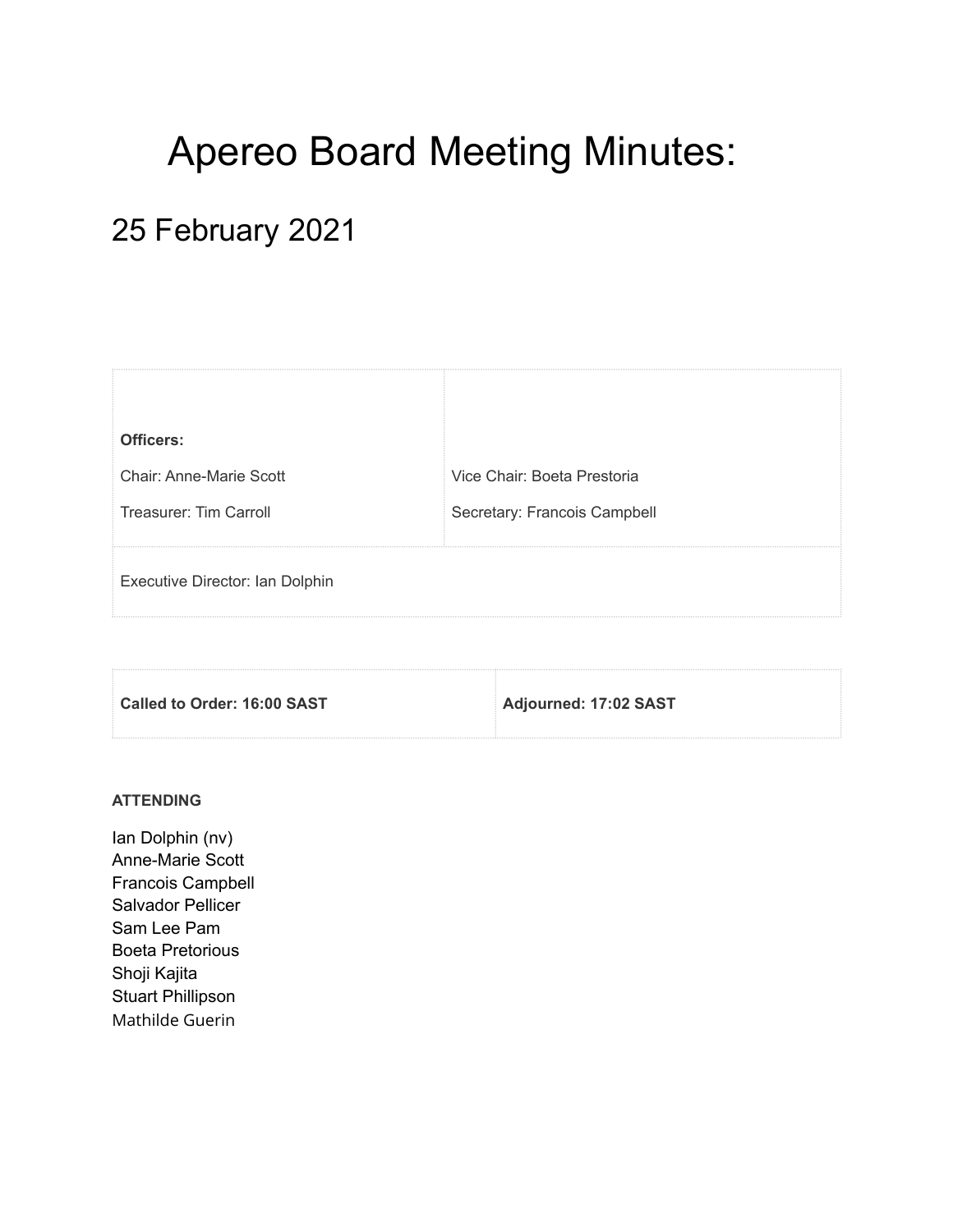Quorum is achieved: 8

## Agenda

- 1. Apologies for Absence: None
- 2. Minutes of the January 2021 Board Call
	- 2.1. Accuracy and approval
		- 2.1.1. A few small changes noted.
		- 2.1.2. Motion: Stuart Seconded:
	- 2.2. Matters Arising:
		- 2.2.1. Feasibility of renaming Apereo Membership. Note and Proposal.
			- 2.2.1.1. Motion: Francois, Seconded: Boeta
			- 2.2.1.2. By-Laws to be updated, targeted for March
- 3. Financial Reports
	- 3.1. To Note: Audit progress (no update, checking)
		- 3.1.1. Noted that no feedback thus far, we are following up with auditors.
	- 3.2. To Note: Reports from Accountants: Revenue Scenarios
		- 3.2.1. Requested changes have been implemented by Rehmann's
		- 3.2.2. Additional requests discussed.
	- 3.3. To Note: ED Communication with Accountants. Notes in ED Options, below.
		- 3.3.1. Noted
	- 3.4. Candidate financial health dashboard (based on FG discussion)
		- 3.4.1. Reviewing the costing and the narrative.
		- 3.4.2. More automated and standardized reporting could drive down costs.
		- 3.4.3. The proposed FH dashboard demonstrated and explained.
		- 3.4.4. Focus on membership and membership revenue to provide more accurate information for decision making.
		- 3.4.5. Favourable opinion, a few requests for more input.
		- 3.4.6. Discussion on setting and displays targets.
- 4. Foundation Contractors post April 2021 ED Options Document
	- 4.1. Current contract to be extended to the end of June 2021
- 5. Strategic Foci for 2021.
	- 5.1. Actions Priority Areas and request for Board Volunteers. Background: Partnerships / Strategic
- 6. **To Note.** Volunteers sought:
	- 6.1. Liaison Roles (Internal): Each Software Community (NOTE 1)
		- 6.1.1. Apereo OAE